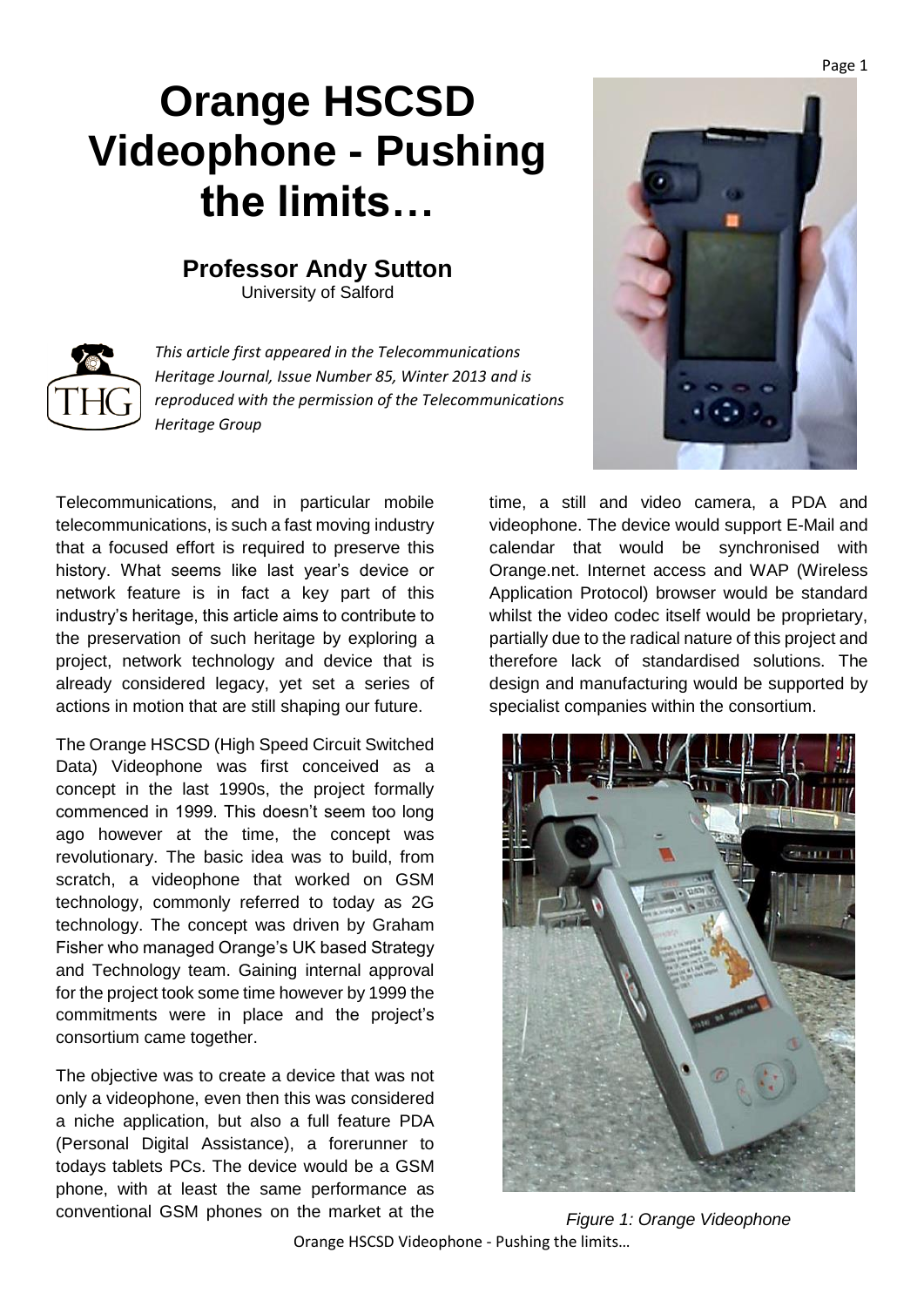The main enabler for the videophone concept was the Orange network; the UK network was based on the DCS1800 (Digital Cellular System at 1800MHz) standard, later renamed GSM1800. The use of such a high frequency for a national cellular network had previously been considered unrealistic; however, the growth of cellular telephony had resulted in a need for network capacity as well as network coverage, therefore 1800MHz became a viable frequency band. Given the capacity available to Orange in this band, 2x30MHz (30MHz uplink, between mobile device and base station and 30MHz in the downlink, between base station and mobile device, hence 2x30MHz), it was possible to introduce a new and innovative data technology to the GSM1800 network, this technology was HSCSD.

GSM was designed as a mobile telephony technology, providing digital quality mobile voice for a pan-European market (this of course became a Global market over time, the meaning of GSM also changed from Groupe Speciale Mobile to Global System for Mobile Communications). Data services were added in retrospect, initial data services were based on circuit switching, a similar concept to that of modems over the fixed PSTN (Public Switched Telephone Network). GSM, being a digital cellular standard, required some modifications as unlike previous analogue cellular networks, it was not possible to place the modem at the mobile side of the radio interface, as the analogue tones generated by the modem would be corrupted if passed through the GSM voice encoder. The codec was designed for human speech and as such uses specific coding techniques to generate a digital representation of human voice. To send data over the radio interface, it is necessary for it to remain in digital format. The solution is therefore to place the audio modem at the gateway between the GSM PLMN (Public Land Mobile Network) and the PSTN. This modem function was known as the IWF (Inter-Working Function) and was installed as a shelf within the MSC (Mobile Switching Centre), the mobile telephone exchange.

This original circuit switched data service had a maximum speed of 9.6kbps. HSCSD increased this speed to 14.4kbps in a single GSM TDMA (Time Division Multiple Access) timeslot and, had the ability to operate in a multi-slot mode; therefore two TDMA timeslots could offer a maximum of 28.8kbps. This higher speed of 14.4kbps or two slot 28.8kbps required good radio conditions, if conditions were less than ideal this would reduce to 9.6kbps and 19.2kbps respectively, due to additional coding required to manage the poorer radio interface environment. For various reasons it became clear that the videophone would be an onnet service initially, between Orange customers, no service would be available between different networks, the video telephony service would remain a digital data stream between the two devices. So, the network was enabled, 19.2kbps to 28.8kbps was available to support the next generation of mobile devices, the next step was to deliver the videophone…

The consortium consisted of many partners, each bringing a unique skill set or capability to the videophone project. The research and development of the video codec would be led by the University of Strathclyde, with support from Orange, the OS (Operating System) selected would be Microsoft Windows CE. The development of the video codec can be traced back to an earlier engagement between Orange and University of Strathclyde on HARP (Hutchison/Acorn Research Project), this was a collaborative research project sponsored jointly by Orange, then a member of Hutchison Telecommunications and Applied Risc Technologies, then a member the of Acorn group. The research was conducted at the University of Strathclyde in Glasgow between 1995 and 1997 with the objective of developing video codec technology capable of exchanging high quality images over restricted bandwidths, such as GSM data links and running on low power, general purpose processors of the day. Implementations of the technology were developed on Pentium platforms under Unix and Windows 95 and independently on StrongArm platforms under the ACORN operating system. The final deliverable demonstrated both real-time and off-line compression of video sequences with image quality comparing favourably with standard codec implementations.

Encouraged by this Orange continued to sponsor on-going research work at the University but ART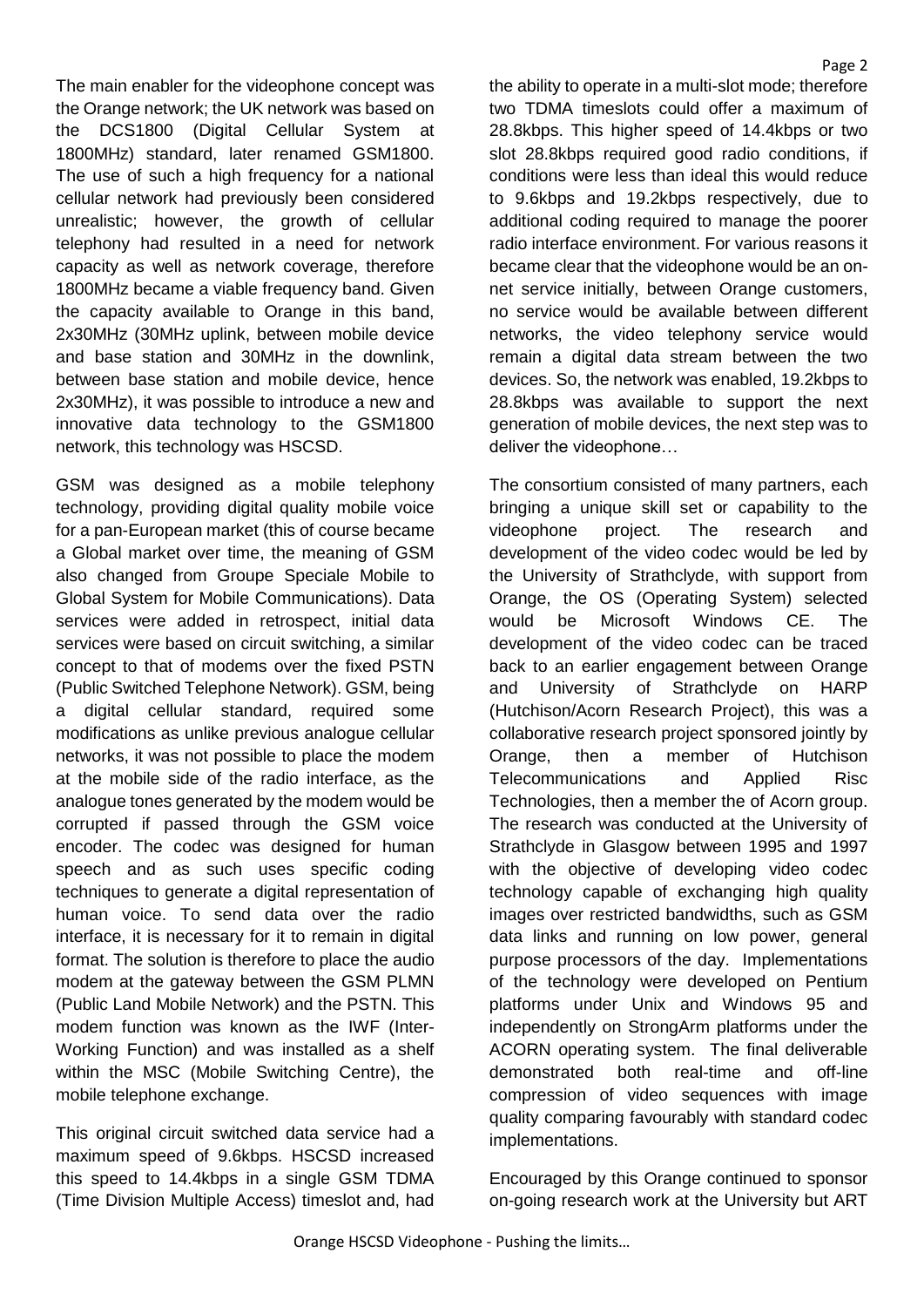withdrew from collaboration to continue research privately. The ART work eventually resulted in an implementation of H263 on a strongarm platform which was used to benchmark the final output of the Orange/University of Strathclyde collaboration in 1999.

Microsoft Windows CE was selected as the OS, this was an early edition of the OS as this was first released to market in November 1996. There has been lots of debate about what the CE stands for; some say "Compact Edition" whilst other suggests "Consumer Electronics". The key benefit was that it was optimised for devices with minimal storage capability; a Windows CE kernel can run in under a megabyte of memory.

The final videophone specification included an Intel StrongArm SA-110 (200MHz) and audio DSP processor, 32MB SDRAM along with 32MB of Flash memory. The radio link was a GSM1800 PCMCIA data card capable of 28.8, 19.2, 14.4 and 9.6kbps. The camera was CMOS fixed focus with 2x electronic zoom, the 3.9 inch screen was reflective TFT colour touch screen, quite a novelty at the time, operated via a stylus provided with the device. The video codec used the Strathclyde compression Transform (SCT) whilst the audio offered hands-free operation via earphones or speaker with echo cancellation. A fully charged battery could support >1hour of video calling, over 6 hours of voice calls and/or PDA usage. The battery would last for 24 hours on standby with the phone enabled.

Typical use cases for this device are illustrated in figs 2, 3, 4, 5 and 6.



*Figure 2: Calendar and diary*



*Figure 3: To do lists and notes page*



*Figure 4: Email on the go*



*Figure 5: Still and moving image capture, camera and video camera*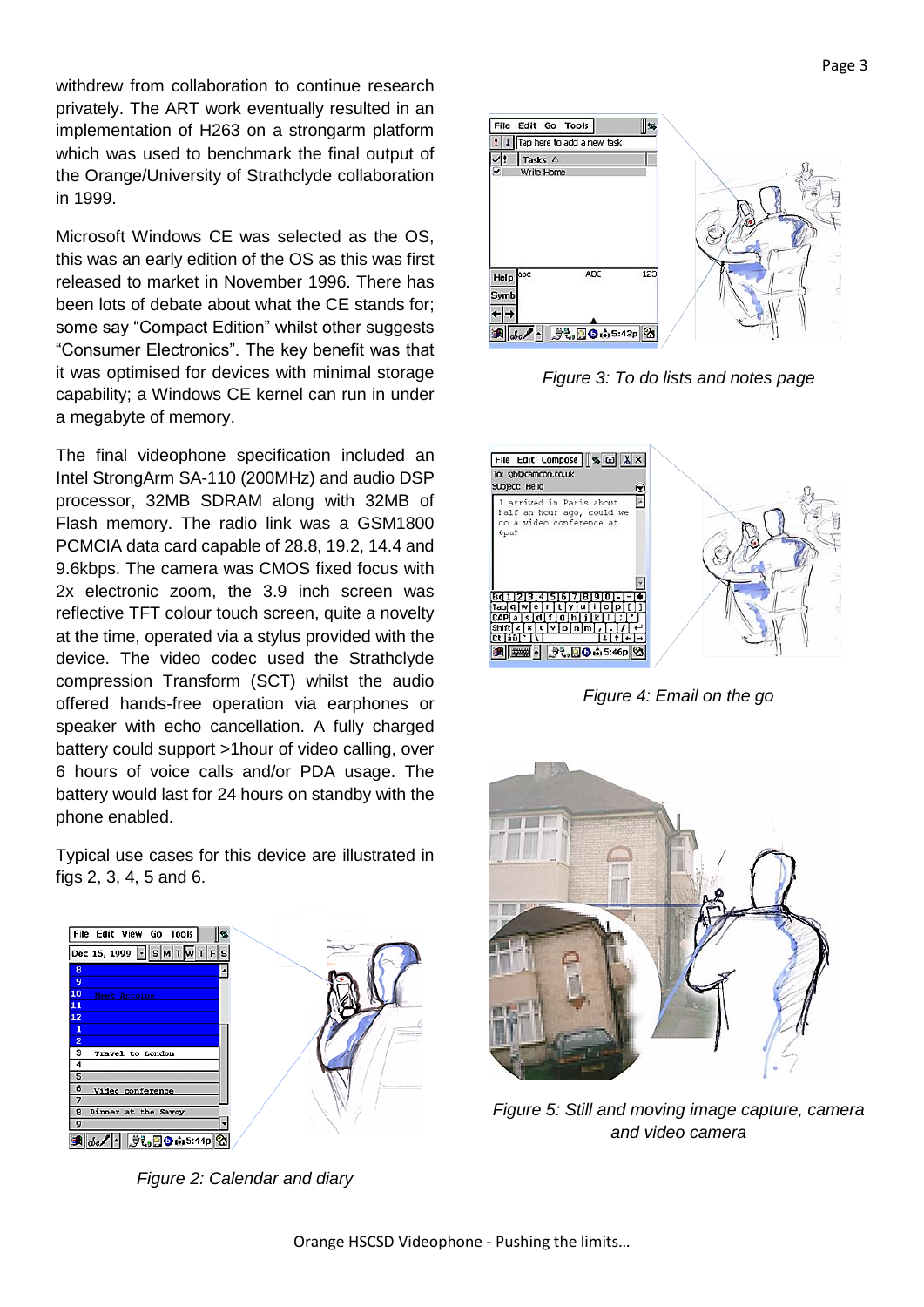

*Figure 6: Internet browsing*

The possibilities were endless…

The product received plenty of press coverage and generated great interest amongst the general public when launched in the summer of 2000. An Orange customer purchasing a videophone would understandably wish to try it out and is unlikely to have a list of friends who already own videophones. Orange developed a video call centre to address this need and to attempt to understand the practical issues to be addressed when video communication becomes established. The result was surprisingly functional and the field to call-centre video link proved to be among the most compelling use of videophones.

To conclude this article let's take a look at the size of the box and what arrived with the videophone, this is quite remarkable. I'll also review the legacy of the videophone project.



*Figure 7: Orange videophone box*

I've sat the box from my most recent videophone; we now know them as smart-phones of course, next to the Orange videophone box to offer a representation of scale.

Page 4

The contents included a cradle, a soft leather carrying case, PC software, charging and connecting cables which included a 9 to 25way D type serial cable adaptor…



*Figure 8: Orange videophone and accessories*

Look at the size of the instruction manual!

The Orange HSCSD videophone project was hugely ambitious and ultimately successful, delivering a device to market that operated on a 2G/GSM network with services and capabilities that, without this vision, would have required 3G/UMTS to make possible.

Whilst the Orange HSCSD Videophone was a large and expensive device, which wasn't on the market for very long, it did inspire a range of new and innovative GSM smart-phones, the Orange SPV range. SPV stands for Sound, Picture, Video, the name highlight the multi-media capabilities of these new mobile communications devices. The first SPV phone launched late 2002, Microsoft Smart-phone 2002 was selected as the OS. The initial SPV phones supported GSM in three frequency bands, 900, 1800 and 1900MHz, later versions of the device included 3G at 2100MHz. The original SPV phone was eagerly anticipated by the business community; suddenly business went mobile, thanks to the legacy of the Orange HSCSD Videophone